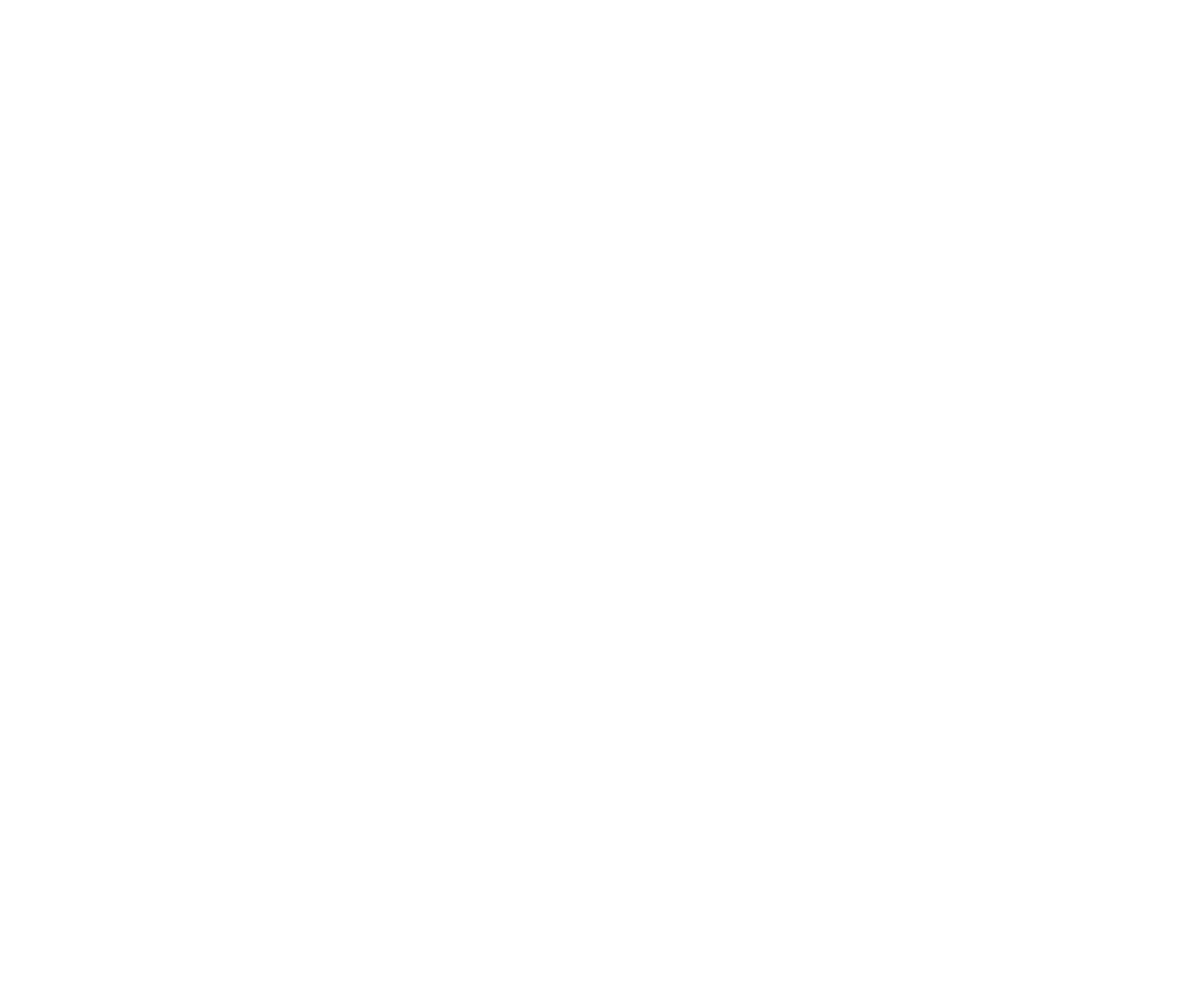

### MR5™ MIDI CONVERTER



Thank you for purchasing the Radial MR5™, a useful tool that allows Radial JR5™ foot switch compatible devices to respond to MIDI control signals.

Before using the MR5 for the first time we suggest that you review this manual. It will explain what features and functions can be controlled by MIDI control and program changes, along with channel selection and other configuration options. Once you are done, if you find yourself asking questions, please visit the FAQ page on our web site. This is where we post questions and answers for players like yourself. Then, if you still find yourself looking for more, we invite you to send us an email at info@radialeng.com and we will do our very best to reply in short order.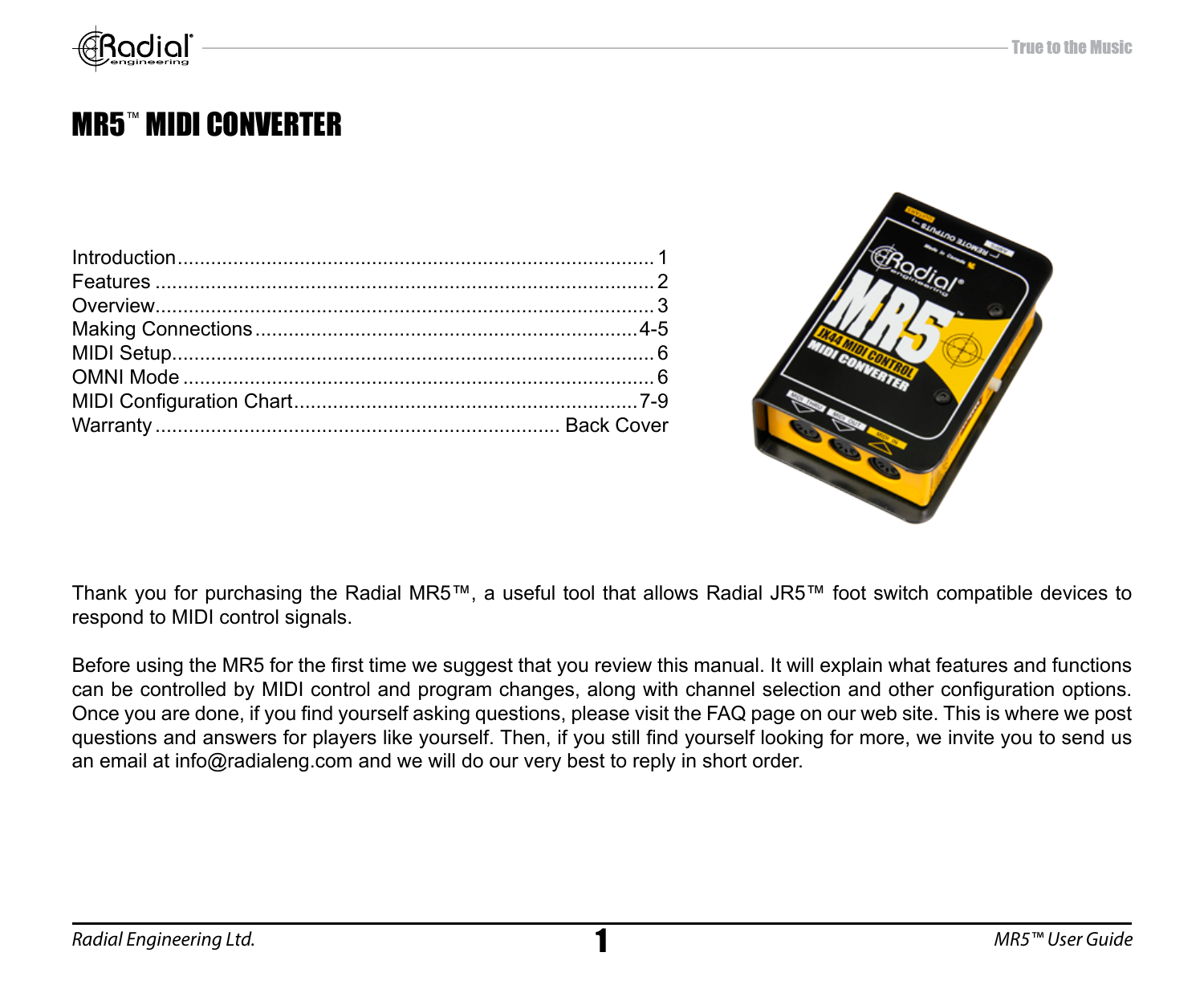

#### **FEATURES**

- 1. **MIDI IN:** Input jack for MIDI signals.
- 2. **MIDI OUT:** This jack is not currently used.
- 3. **MIDI THRU:** Thru-put for daisy chaining MIDI signals.
- 4. **AMPS:** XLR jack to connect to amplifier JR5 input on Radial device.
- 5. **GUITARS:** XLR jack to connect to instrument JR5 input on Radial device.
- 6. **DIP SWITCHES:** Configure MIDI channel setup.
- 7. **SAVE / RESET:** Save MIDI configuration after changing DIP switch position or reset if errors such as stuck notes occur during a performance.
- 8. **POWER / STATUS / MIDI LED's:** Let's you know the status of power and MIDI connections, and shows when MIDI note ON/OFF signals are present.
- 9. **14-GAUGE STEEL:** I-Beam construction prevents circuit board from being torqued which could lead to part failure.





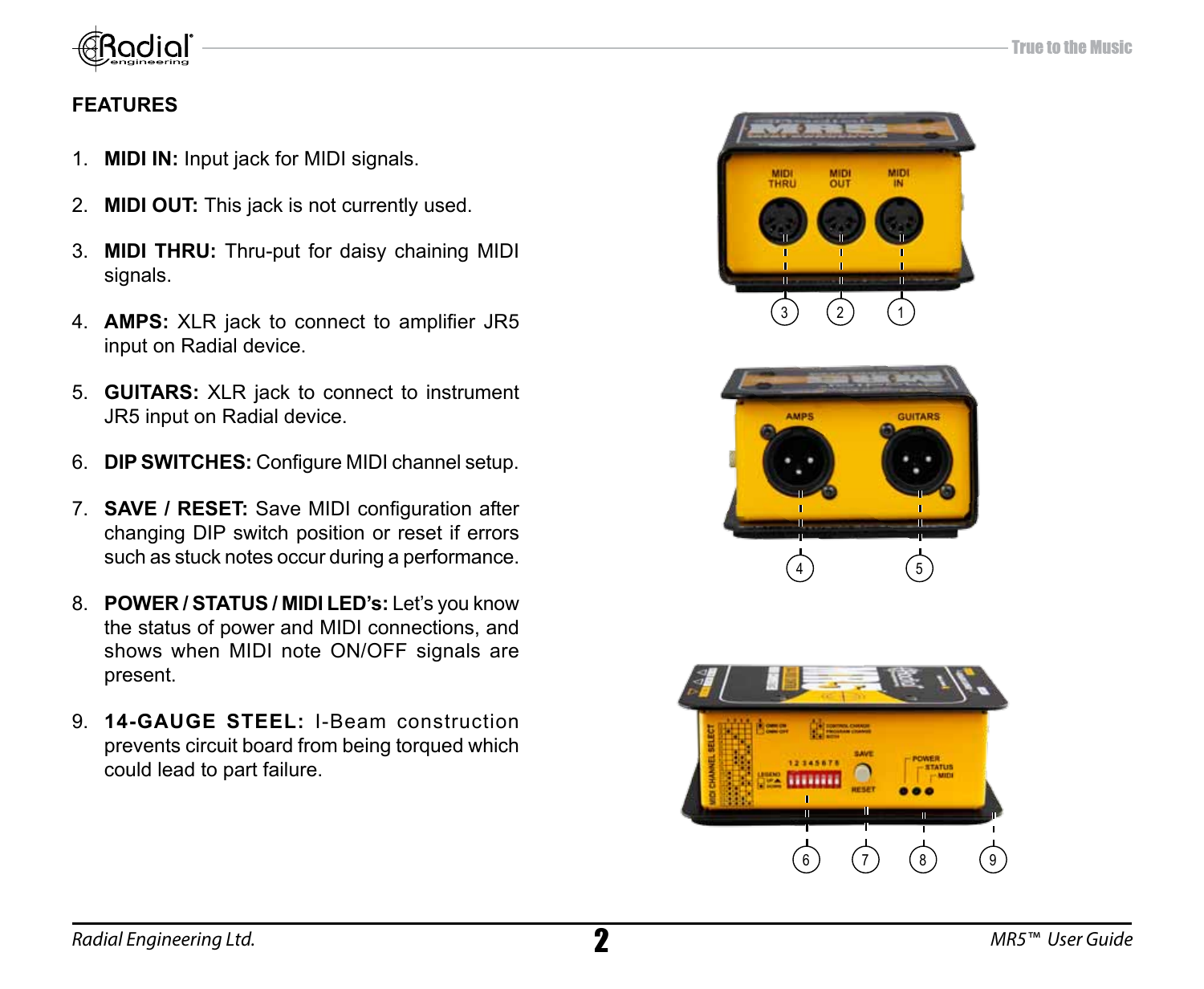

#### **OVERVIEW**

The MR5 is a translator that takes the MIDI data output from a controller or sequencer and converts the commands to the JR5 footswitch language. This allows any Radial device that employs the JR5 to be integrated into MIDI controlled guitar rigs, or be used in sequenced performances.



The Radial JR5 itself employs a proprietary interface that uses standard XLR connectors. It is important to note that the reason the JR5, or products like the JX44 or JX42, do not employ MIDI is that the MIDI protocol is not designed to carry power. When developing the interface for the JR5 remote, we wanted the power to come from the device (example JX44) so that local power would not be required. Furthermore, the XLR is a much more robust connector than a typical 5-pin DIN and is readily available from any PA company. It is also extendable which means that on larger stages, you can simply connect two or more XLR cables in line to achieve the required cable length.

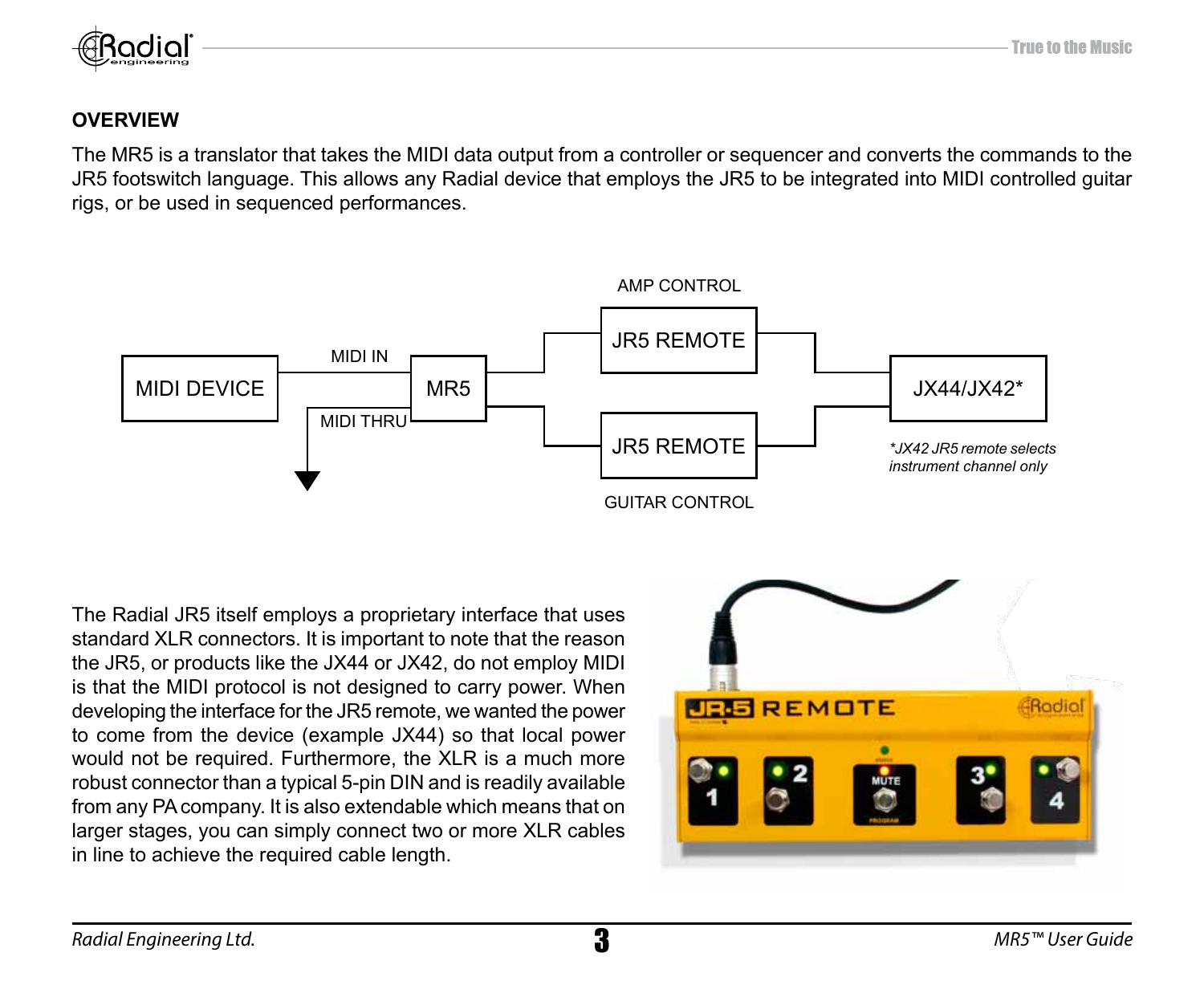

#### **Making Connections**

- 1. Connect the MIDI output from your MIDI controller or pedal board to the input of the MR5 using a standard 5-pin MIDI cable. Additional MIDI devices can be daisy chained via the MR5's MIDI THRU connector.
- 2. Connect the MR5 XLR outputs to the JR5 inputs of the Radial JX44, JX42 or any other product that employs a JR5 footswitch. The MR5 is equipped with dedicated XLR outputs for both 'Amps' and 'Guitars'. No power is required, as the MR5 will derive its power from the Radial device that you are controlling.
- 3. If you wish to use a JR5 footswitch in conjunction with the MR5, simply connect one of its XLR jacks to the MR5 and the other to the JR5 input on your Radial device. The pedal will now be in-line with the MR5, and your Radial device will respond to commands from both.



JX44



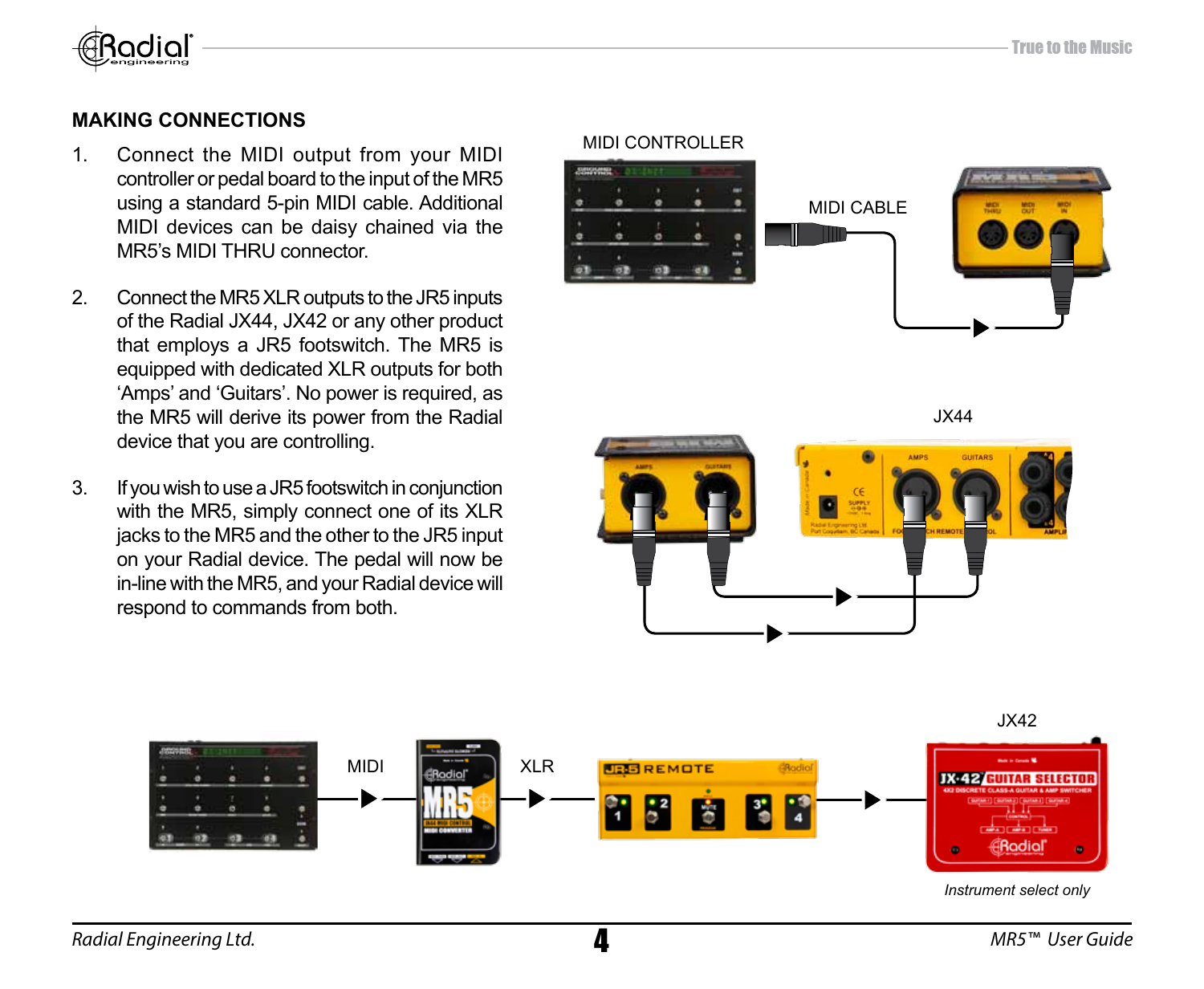

Not only can the MR5 be used to control both JX44 and the JX42, the MR5 can also be used in conjunction with the JR5 remote control. This allows a musician to still have their stage remote and have the MR5 send control messages to the JX44 or JX42 from a midi sequencer, or MIDI control pedals, or MIDI playback, from a MIDI track from back ground orchestration software. This allows for incredible flexibility for live performances to not just replace the JR5 remote as an option, but to augment and add extra functionality to a full JR5 - JX44 - JX42 system.

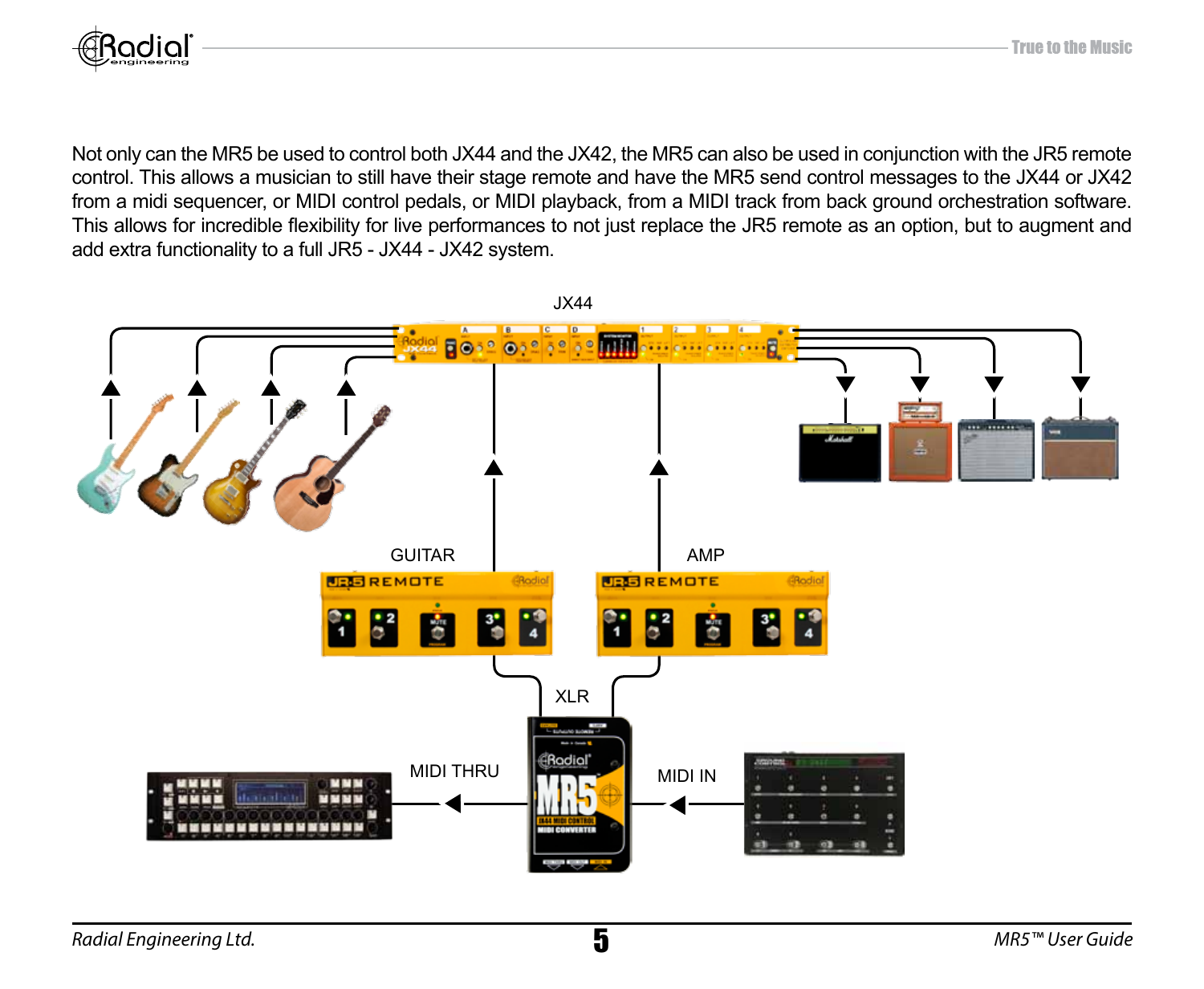

#### **Midi Setup**

The MR5's MIDI channel selection and configuration is set via the 8 DIP switches on the side panel. It can be setup to respond to an individual MIDI channel (1-16), or put into OMNI mode to respond to messages sent on all MIDI channels simultaneously. Once each switch is set to its desired position, push the SAVE/RESET button on the side panel to set the configuration as the changes will not take affect until you do so. DIP switch details can be found on the following pages.

#### **OMNI Mode**

OMNI Mode allows the MR5 to respond to control and program changes on any MIDI channel (1-16). Setting the MR5 to a specific channel is particularly useful when linking multiple MIDI devices as they can all be set to only respond to changes on their assigned channel. Some MIDI equipment will default to OMNI mode when first switched on, so it is important to check configurations upon powerup and re-select the channel on your device if necessary.

#### **LED**

The side panel is equipped with LED indicators to show you the status of the MR5. The power LED indicates that the MR5 is receiving power from your Radial device from the JR5 connection. The STATUS LED illuminates when a midi signal is being transmitted to the MR5. The MIDI indicator shows when a midi device is connected to the MR5.





*Select OMNI mode by setting DIP 5 in the up position*

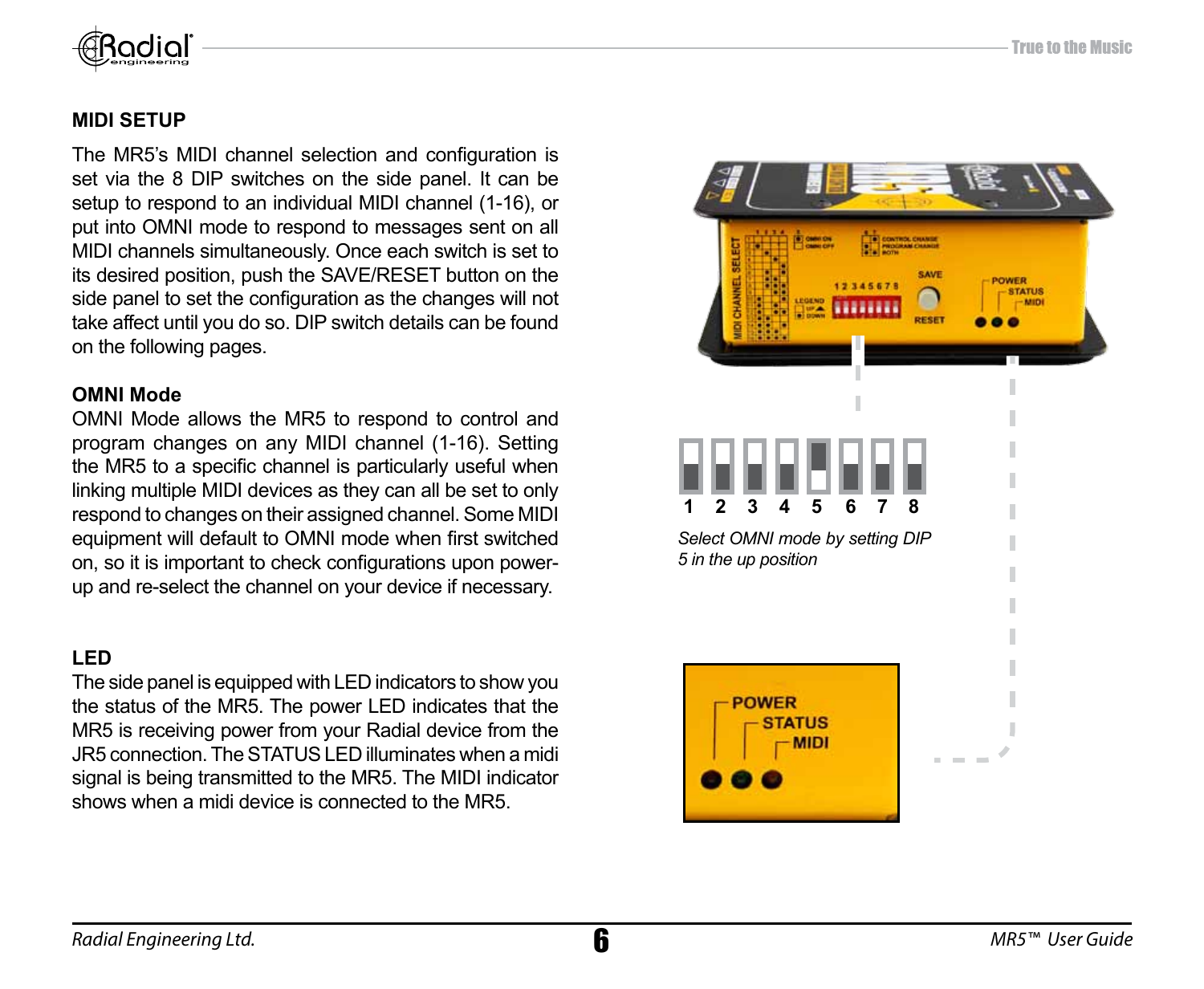

#### **DIP switches 1-4:**

These four switches select which MIDI channel (1-16) the MR5 will respond to. The guide below shows which position each switch should be in for each corresponding channel.

| DIP#       | $\mathbf{1}$ | $\overline{2}$ | 3           | $\overline{4}$ |  |
|------------|--------------|----------------|-------------|----------------|--|
| Midi Ch 1  | UP           | UP             | UP          | UP             |  |
| Midi Ch 2  | <b>DOWN</b>  | UP             | <b>UP</b>   | UP             |  |
| Midi Ch 3  | <b>UP</b>    | <b>DOWN</b>    | <b>UP</b>   | UP             |  |
| Midi Ch 4  | <b>UP</b>    | UP             | <b>DOWN</b> | UP             |  |
| Midi Ch 5  | <b>UP</b>    | UP             | <b>UP</b>   | <b>DOWN</b>    |  |
| Midi Ch 6  | <b>UP</b>    | <b>DOWN</b>    | UP          | <b>DOWN</b>    |  |
| Midi Ch 7  | <b>DOWN</b>  | UP             | <b>DOWN</b> | UP             |  |
| Midi Ch 8  | <b>DOWN</b>  | <b>DOWN</b>    | <b>UP</b>   | UP             |  |
| Midi Ch 9  | <b>UP</b>    | UP             | <b>DOWN</b> | <b>DOWN</b>    |  |
| Midi Ch 10 | <b>UP</b>    | <b>DOWN</b>    | <b>DOWN</b> | <b>UP</b>      |  |
| Midi Ch 11 | <b>DOWN</b>  | UP             | <b>UP</b>   | <b>DOWN</b>    |  |
| Midi Ch 12 | <b>DOWN</b>  | <b>DOWN</b>    | <b>UP</b>   |                |  |
| Midi Ch 13 | <b>DOWN</b>  | UP             | <b>DOWN</b> | <b>DOWN</b>    |  |
| Midi Ch 14 | <b>UP</b>    | <b>DOWN</b>    | <b>DOWN</b> | <b>DOWN</b>    |  |
| Midi Ch 15 | <b>DOWN</b>  | <b>DOWN</b>    | <b>DOWN</b> | UP             |  |
| Midi Ch 16 | <b>DOWN</b>  | <b>DOWN</b>    | <b>DOWN</b> | <b>DOWN</b>    |  |

#### **DIP switch 5:**

This switch is used to select OMNI mode. When in the UP position, Omni mode is OFF and the MR5 will only respond to MIDI messages on the channel selected with switches 1-4. When in the DOWN position, Omni mode is ON and the MR5 will respond to MIDI messages sent on all channels.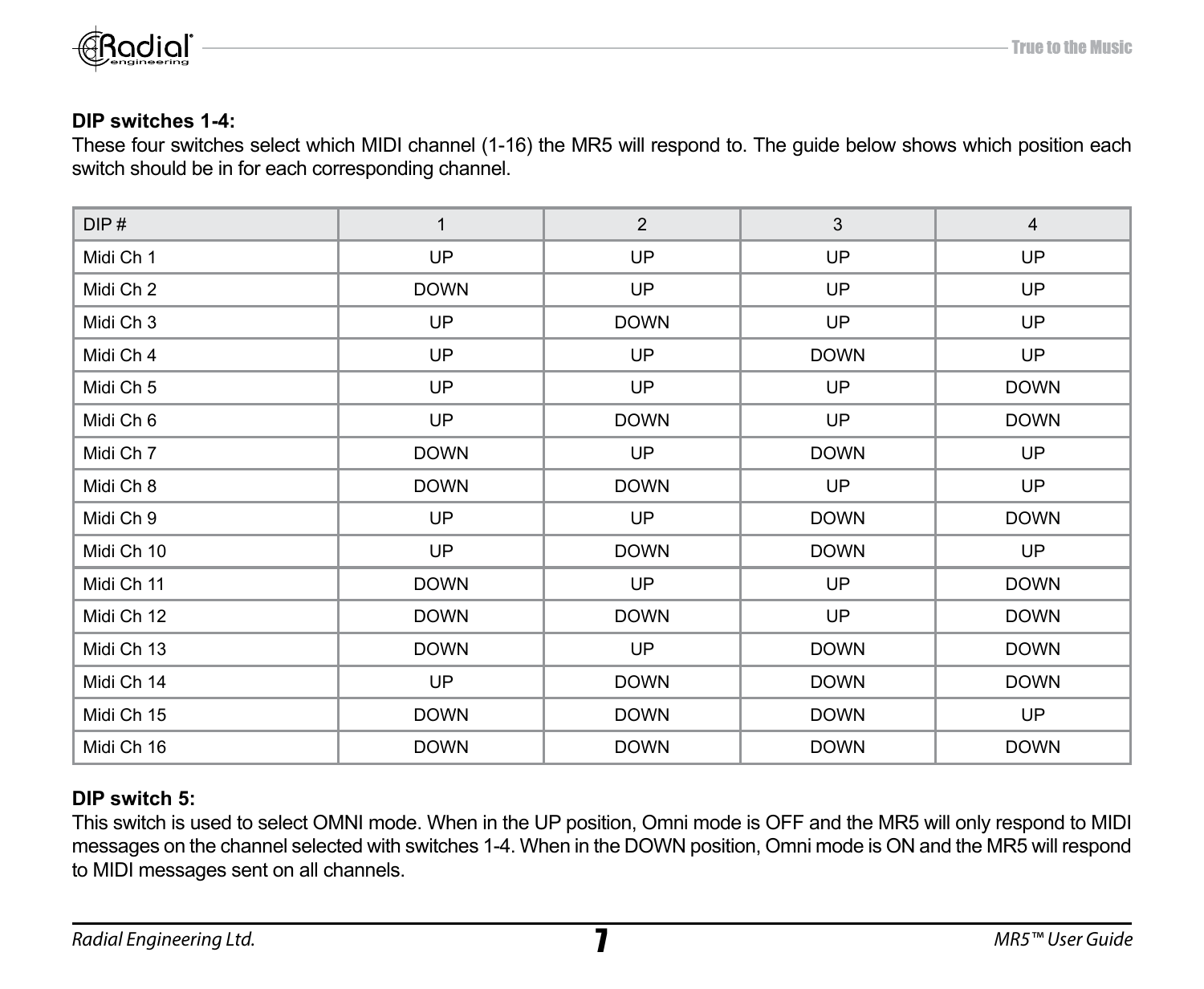

#### **DIP switches 6-7:**

The amplifier switching capability of the MR5 can be selected using MIDI Control Changes, Program Changes, or both. Switches 6 and 7 select how the MR5 will respond to these messages.

| DIP#          | 6           |             |
|---------------|-------------|-------------|
| Amp PC        | <b>DOWN</b> | UP          |
| Amp CC        | UP          | <b>DOWN</b> |
| Amp PC and CC | <b>DOWN</b> | <b>DOWN</b> |

#### **DIP switch 8:**

No current function

#### **MIDI IMPLEMENTATION CHART (cONT. NEXT PAGE)**

The MR5 is setup to respond to both MIDI Control Changes and Program changes. Control changes can select both guitars and individual amplifiers on the JX44. Program changes are reserved for amplifier selection only, which allows for custom configurations with multiple amplifiers on devices like the JX44. The following chart shows which instruments and amplifiers will be activated when the MR5 sees various Control and Program changes sent by your MIDI pedal board or sequencer:

|                        | <b>GUITAR 1</b> | <b>GUITAR 2</b> | <b>GUITAR 3</b> | <b>GUITAR 4</b> | Amp Out 1 | Amp Out 2 | Amp Out 3 | Amp Out 4 |
|------------------------|-----------------|-----------------|-----------------|-----------------|-----------|-----------|-----------|-----------|
| CC 88 off 063/on 64127 | ON              |                 |                 |                 |           |           |           |           |
| CC 89                  |                 | ON              |                 |                 |           |           |           |           |
| CC 90                  |                 |                 | ON              |                 |           |           |           |           |
| CC 91                  |                 |                 |                 | ON              |           |           |           |           |
| CC 92                  |                 |                 |                 |                 | ON        |           |           |           |
| CC 93                  |                 |                 |                 |                 |           | ON        |           |           |
| CC 94                  |                 |                 |                 |                 |           |           | ON        |           |
| CC 95                  |                 |                 |                 |                 |           |           |           | <b>ON</b> |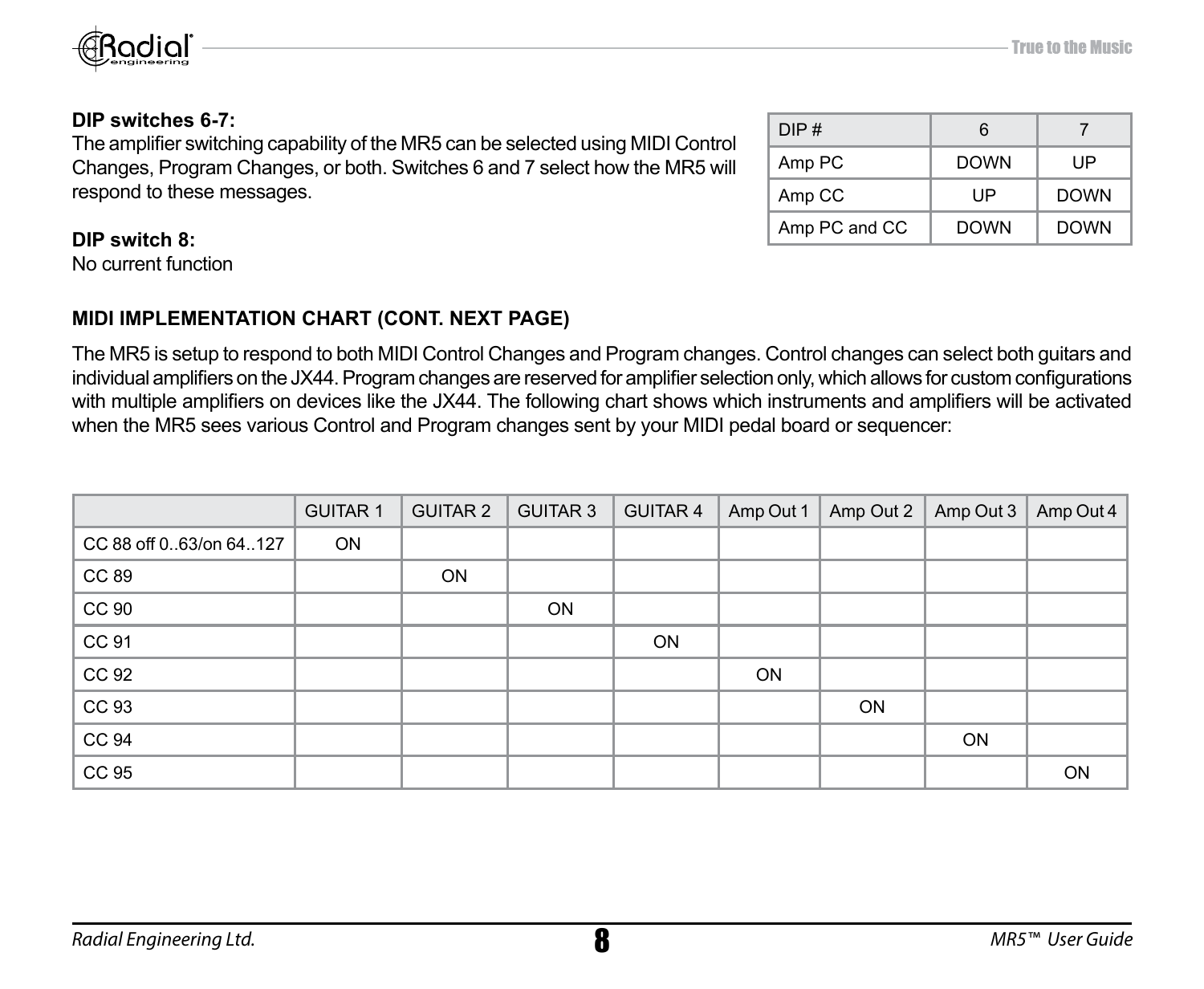

|                      | <b>GUITAR 1</b> | <b>GUITAR 2</b> | <b>GUITAR 3</b> | <b>GUITAR 4</b> | Amp Out 1    | Amp Out 2 | Amp Out 3 | Amp Out 4 |
|----------------------|-----------------|-----------------|-----------------|-----------------|--------------|-----------|-----------|-----------|
| Program C1           |                 |                 |                 |                 | ON           |           |           |           |
| Program C2           |                 |                 |                 |                 |              | ON        |           |           |
| Program C3           |                 |                 |                 |                 |              |           | ON        |           |
| Program C4           |                 |                 |                 |                 |              |           |           | ON        |
| Program C5           |                 |                 |                 |                 | ON           | ON        |           |           |
| Program C6           |                 |                 |                 |                 | ON           | ON        | ON        |           |
| Program C7           |                 |                 |                 |                 | ALL AMPS ON  |           |           |           |
| Program C8           |                 |                 |                 |                 |              |           | ON        | ON        |
| Program C9           |                 |                 |                 |                 |              | ON        | ON        | ON        |
| Program C10          |                 |                 |                 |                 | ON           |           | ON        | ON        |
| Program C11          |                 |                 |                 |                 | ON           | ON        |           | ON        |
| Program C12          |                 |                 |                 |                 |              | ON        | ON        |           |
| Program C13          |                 |                 |                 |                 | ON           |           |           | ON        |
| Program C14          |                 |                 |                 |                 | ON           |           | ON        |           |
| Program C15          |                 |                 |                 |                 |              | ON        |           | ON        |
| Program C16          |                 |                 |                 |                 | ALL AMPS OFF |           |           |           |
| Program C17 (Mute)   |                 |                 |                 |                 | ALL MUTE ON  |           |           |           |
| Program C18 (unmute) |                 |                 |                 |                 | ALL MUTE OFF |           |           |           |